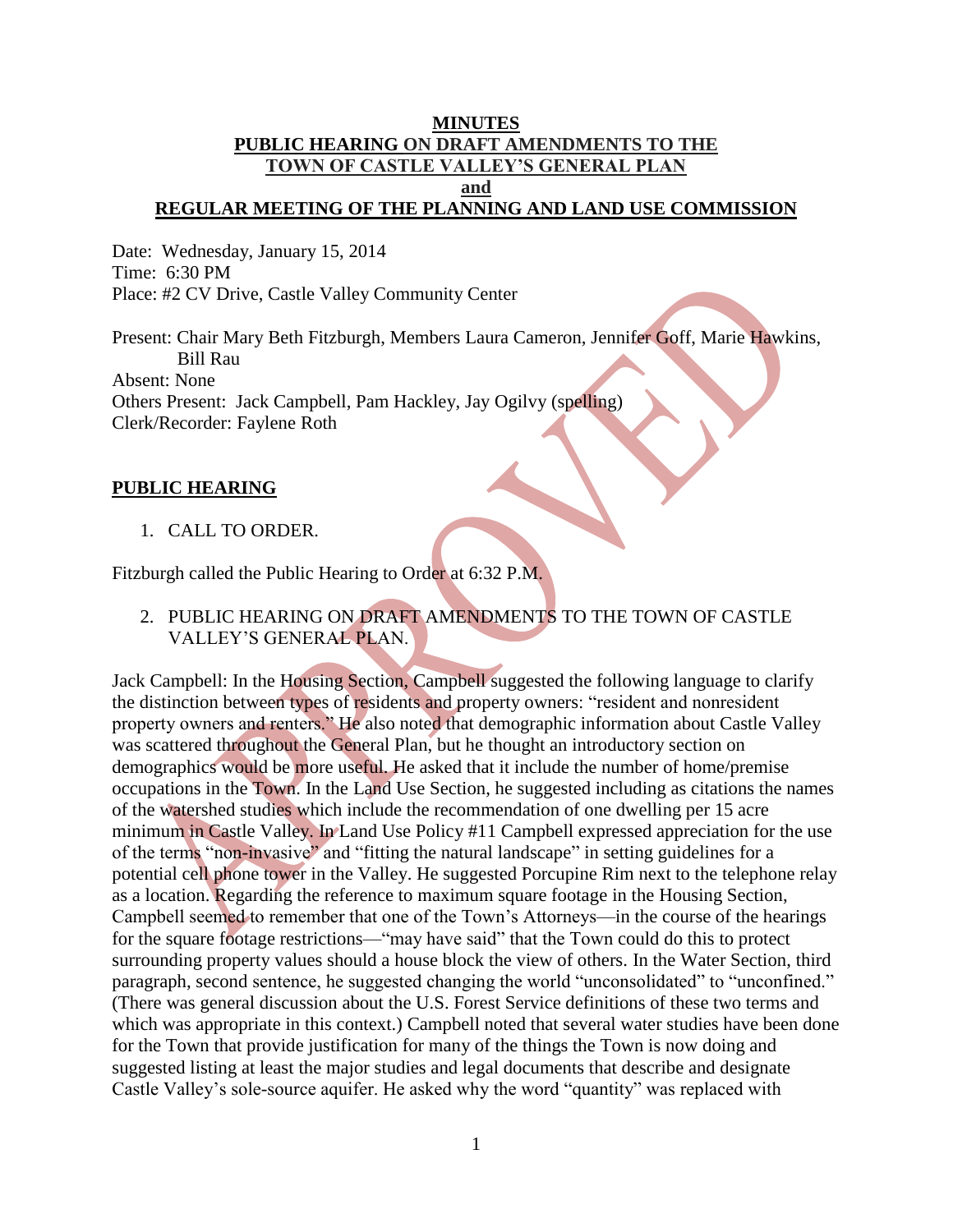"availability" in Water Policy #11. (Fitzburgh replied that the Town's Water Agent, John Groo thought availability was better used here since it refers to water that the Town has some ability to control.) Campbell expressed his belief that Forest Service management could affect quantity of water not just availability. He said he would like to see the Forest Service and the Bureau of Land Management (BLM) designate the upper part of our watershed within their jurisdictions as the "Castle Valley Watershed." He indicated this would be useful if anyone ever asked to work a Placer Creek mining claim. (Fitzburgh noted that the recharge area of the Castle Valley aquifer is recognized by the Forest Service and/or BLM. Pam Hackley added that this recommendation has been made to the Forest Service. Fitzburgh commented that this proposal could be included in Water Policy #6.) In the Environmental Concerns Section Campbell felt that the Town's underground power ordinance should be a component of Policy #11. He disagreed with the statement in the Town Government Existing Conditions Section, third paragraph, that suggested the Town faced limited future growth. He thought there was room for extensive build-out on undeveloped lots. He thought it important to realize that future growth did not mean more available tax revenue for the Town because the increased revenues "get eaten up" by increased costs (roads, etc.). Campbell also expressed concern about livestock that is not properly cared for and maintained. He observed that Castle Valley's zoning for "agricultural/residential" is "unusual." He thinks that livestock should have minimal impact on the surrounding neighborhood and suggested that future ordinances use the phrase "best management practices." Campbell also referenced two phrases which he thought would be useful for the Town to consider in setting future policies: "hierarchy of property rights" and "fundamental property rights."

Pam Hackley: Hackley commended the PLUC for a good job on the General Plan Draft. She liked the use of separate sections for existing conditions and policies. She, too, thought a more detailed demographics section describing the character of the community would be useful and appropriate. She also appreciated the list of examples in the Introduction of how sustainable practices could be implemented. Hackley noted inconsistencies throughout the General Plan in how the Fire Department was identified. She suggested that they contact the Fire Department to get its official name. She also noted that the Fire Department is an autonomous entity separated from the Town and thought that should be clarified in the Land Use Existing Conditions Section, second paragraph, in describing the relationship of the firehouse to the Town lot. Hackley agreed with Campbell that the most important water studies should be listed in the General Plan definitely the sole-source aquifer study and the one that suggests one dwelling per 15-acre lot. She noted that a reference in the Land Use Policies Section, Item #7, refers to land along the green belt. Hackley observed that parts of the green belt are owned by private citizens, so the Town can only manage the parts that it owns. Hackley also felt that some of the items listed in the policies sections were very specific, more like action items, which she thought "inappropriate" for the General Plan. She suggested that actions be placed in a separate section. She gave an example in Item #11 of the Land Use Policies Section which refers to putting up a cell tower. She wondered whether there should be further exploration to determine if that would increase the Town's footprint more than can be justified. Hackley also thought it curious that people did not express concern about the Town's inconsistent power supply. She thought it was an important issue for the General Plan to address, even though it was not included in the Survey. She wondered what happened to the power company's offer to upgrade the system into Castle Valley. (Fitzburgh referred to page 16 where the Town's Hazard Mitigation Committee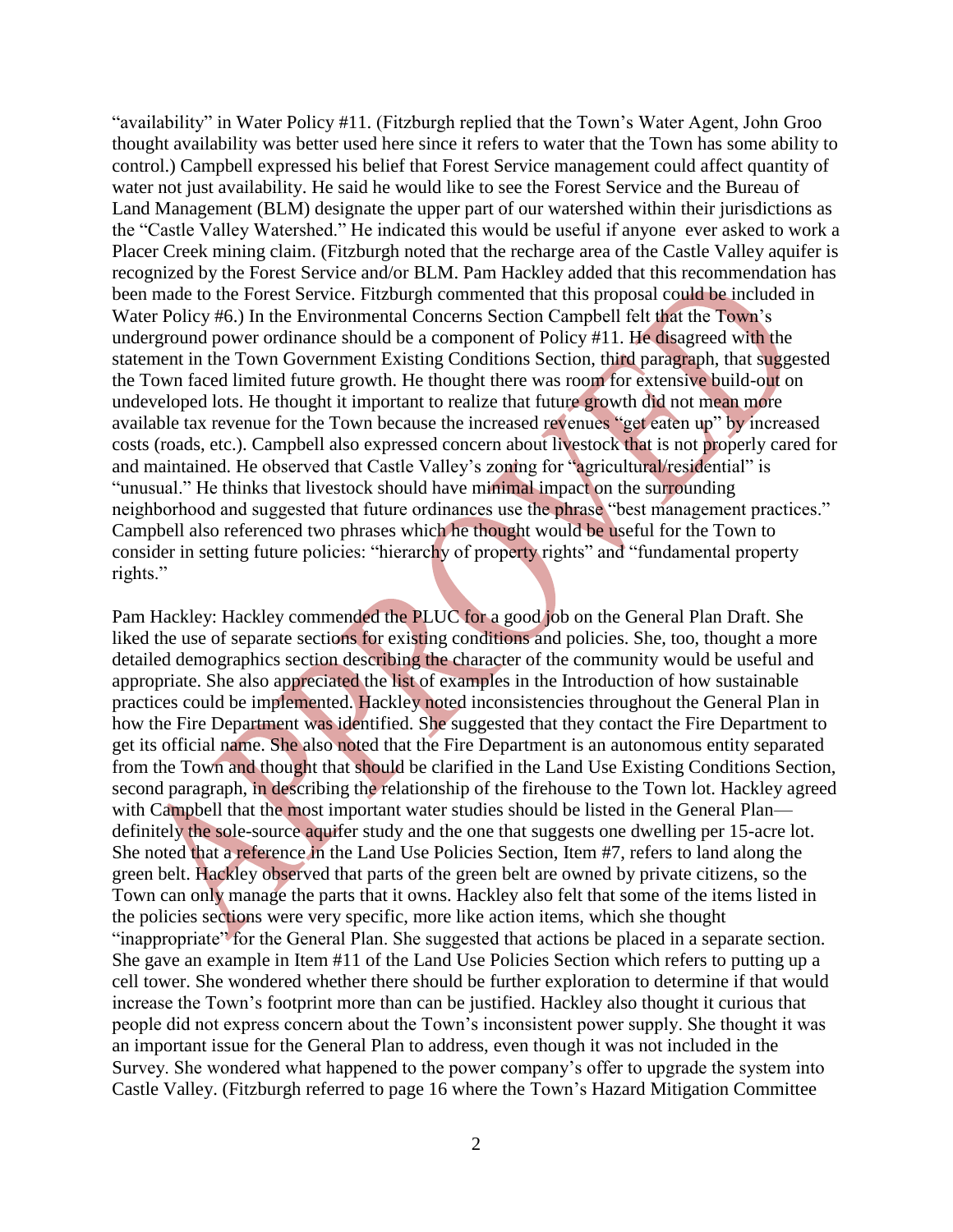has identified the power line and power failures as one of the vulnerabilities in the Town. Rau added that attention to Town infrastructure is part of the Hazard Mitigation Plan.) Hackley also thought that more emphasis should be given to long-term health concerns of dust and air quality in the Valley. She would like to see some research regarding how wind, driving speed, etc. affects local air quality. (Fitzburgh referred to the Environmental Policies Section, Items #4 and #12.) Hackley suggested adding "investigate air quality and health conditions" to determine if more study was warranted. Hackley agreed with Campbell about use of the word "quantity" in Water Policy #11. She also thought it important to provide a distinction between "water provider" and "water supplier." Both terms are used in Water Policy #12. In the Fire Protection Section, she suggested talking to one of the fire commissioners about the wildfire protection plan referred to in Policy #4. She thought Castle Valley might already be recognized as a "firewise community." In the Environmental Concerns Existing Conditions Section, third paragraph, Hackley noted that the Utah Open Lands bordering Castle Valley are already protected as critical deer habitat and cannot be developed. She also requested that more information about the source of Town revenues be provided in the Town Government Existing Conditions Section. She asked about including the Municipal Building Authority as part of the description of the Town Government. Hackley also inquired about why there was concern about the structure of the Board of Adjustments in Policy #7. (Fitzburgh described the difficulty the Town has had in staffing the BOA. She referred to other models used by some Towns that hire a single individual to perform the function of the BOA.)

Campbell added a suggestion to include a glossary.

Jay Ogilvy: Ogilvy said that he attended this meeting to listen and "exercise his civic duty" after living in Castle Valley for three years. He also expressed concerns about junk accumulating on Town lots and asked for further explanation of the complaint resolution process (Town Government Existing Conditions Section, second paragraph. (Fitzburgh explained that the complaint resolution process begins with an anonymous letter to the Town after which a Complaint Resolution Board appointed by the Town meets with the parties involved to negotiate a mediation agreement. If mediation is unsuccessful, a lawsuit could follow.)

Hackley went on record to say the PLUC had done an excellent job with the General Plan Survey and Report. She found it to be good, fair, and informative.

(Hawkins noted that the Environmental Concerns Existing Conditions Section states that the Town's solar array provided 100% of the power for the community building. To reflect that statement she suggested that Policy #10 should be modified to indicate "additional" energy needs.

# 3. ADJOURNMENT.

Rau moved to adjourn the Public Hearing. Goff seconded the Motion. Cameron, Fitzburgh, Goff, Hawkins, and Rau approved the Motion. The Motion passed unanimously.

Fitzburgh adjourned the Public Hearing at 7:38 P.M.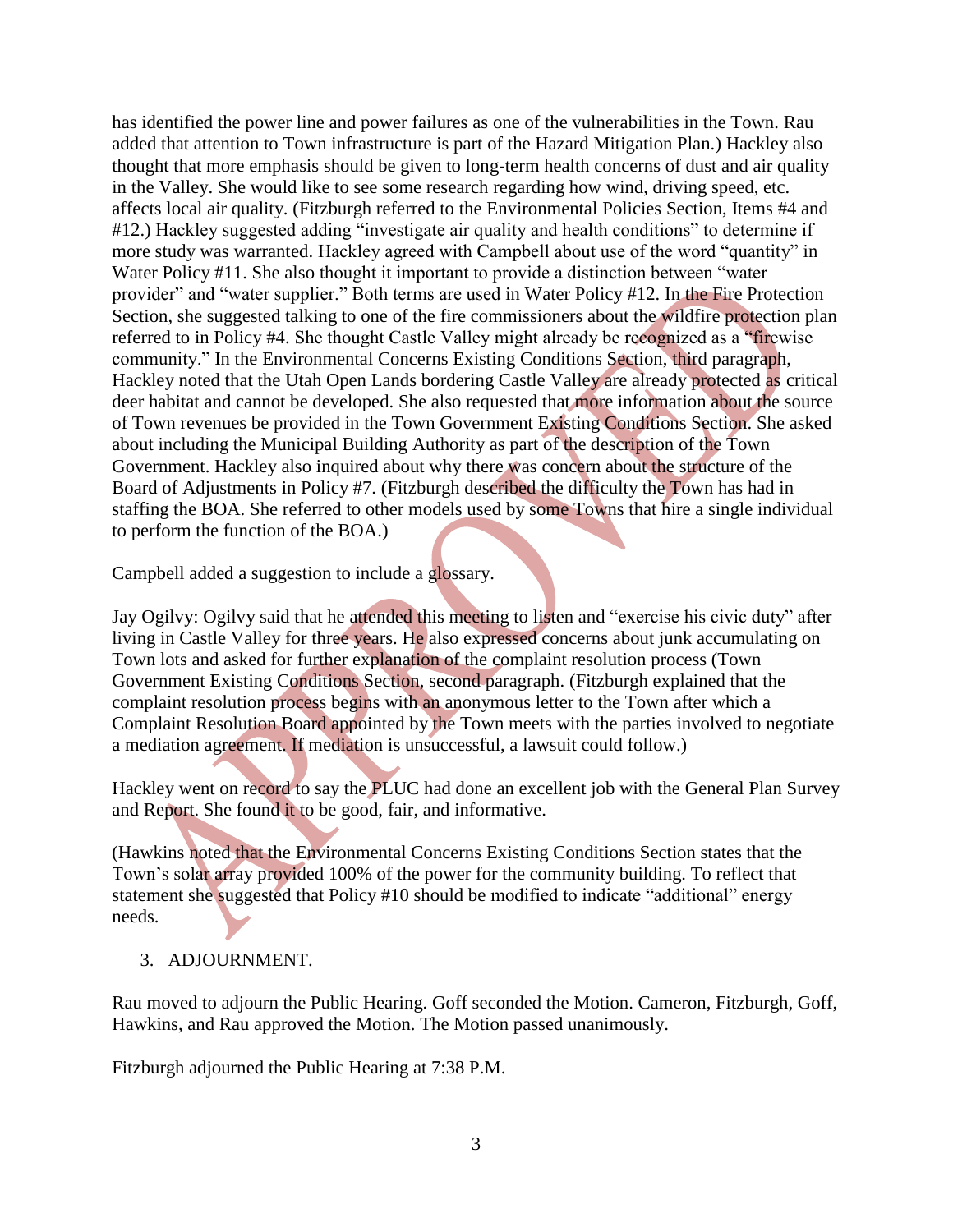# **REGULAR MEETING OF THE PLANNING AND LAND USE COMMISSION**

# CALL TO ORDER

Fitzburgh called the Regular Meeting to Order at 7:39 P.M.

1. Open Public Comment.

Pam Hackley: On behalf of the Solid Waste Special Service District, she noted that the Town has not yet appointed a new representative. She also announced that the SWSSD will offer a community clean-up again this year. They will try to work with Green Solutions to offer recycling pick-up on the same day, although a fee may be required for the recycling. Fitzburgh advised Hackley to relay this information to the Town Council as the PLUC would not be involved.

## APPROVAL OF MINUTES

2. Regular Meeting December 4, 2013.

Cameron motioned to approve the Minutes of December 4, 2013, as presented. Rau seconded the Motion. Cameron, Fitzburgh, Goff, and Rau approved the Motion. Hawkins abstained. The Motion passed with four (4) approving and one (1) abstaining.

#### REPORTS

3. Correspondence.

None.

4. Town Council Meeting – Chair.

Roth attended the December 18, 2013, Town Council Meeting and reported that Jazmine Duncan, head of the Town's Hazard Mitigation Committee has suggested that the Town needs a National Flood Insurance Ordinance in order for Castle Valley residents to get flood insurance. She has provided a copy of a draft Ordinance to the PLUC. Since land use issues are involved, the PLUC will need to review it and make a recommendation to the Town Council. Duncan also reported that the Committee held its first public input meeting. Topics discussed included drainage issues and solutions, communication issues, and future informational meetings for the public. Duncan also reported that John Crofts, the State Hazard Mitigation Officer will visit Castle Valley in February for a meeting with the Committee.

In other matters, the Council approved the Amended Contract with the Castle Valley Inn. They decided not to make issuance of the business license contingent on signing the Amended Contract because, according to legal advice, the Inn already operates under a Contract with the Town. They did make the business license contingent on payment of the fine issued to the Inn by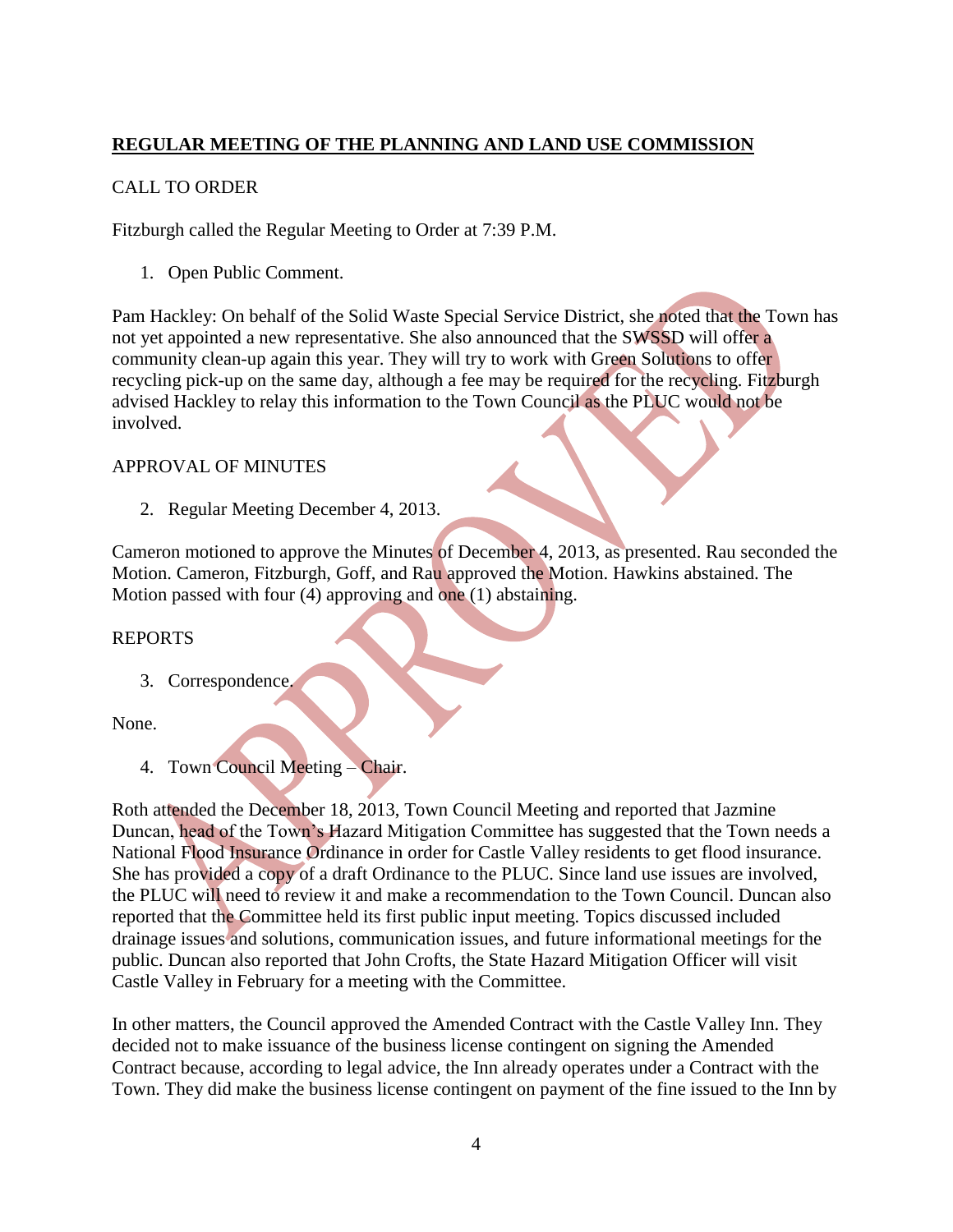the Town Council. The Inn has signed an agreement to make three installments, the first of which has been paid. The business license has been issued. The Town Council also approved the non-routine Conditional Use Permit for Dustin Grimm's mobile auto repair business with added conditions that require Grimm to obtain insurance in the amount of \$1 million per event and allow him to use either a truck with a topper shell or a trailer.

Fitzburgh reported that the Town had received a complaint from David Rhoads, presented at their November 20, 2013, Town Council Meeting, about the Town taking its equipment to a private Castle Valley lot for repair. She and Council Member Duncan heard the complaint and determined that there had been no violation since no money was paid for the repair and it was a one-time event. She and Duncan did, however, think it was improper for the Town to have work done on private property and agreed to advise Town officials not to do so in the future.

According to Fitzburgh, Rhoads asked about Town policy on handling hazardous waste. She said that Mayor Erley informed her that the Town does have a policy which she asked be made available to the public. She said that Rhoads has offered to work with the Town to create a hazardous fuel storage ordinance for the Town of Castle Valley.

5. Permit Agent.

Roth reported that no building permits had been issued during the month of December. The nonroutine Conditional Use Permit for a mobile auto repair business by Dustin Grimm based on Lot 441 was approved by the Town with the additional conditions that a \$1 million per event insurance policy be obtained by the business owner and that a truck with topper shell or trailer be allowed for use in the business.

6. Procedural Matters.

Fitzburgh asked that Roth scan and submit all future permit requests to PLUC and Town Council Members for review as they are received.

Roth informed PLUC Members that current copies of Ordinance 2006-3: an Ordinance establishing the Planning and Land Use Commission had been placed in their PLUC binders.

# NEW BUSINESS

7. Discussion and possible action re: annual election of chair and vice-chair.

Hawkins moved to nominate Cameron as chair and Fitzburgh as vice-chair for the 2014 calendar year. Rau seconded the Motion. Cameron, Fitzburgh, Goff, Hawkins, and Rau approved the Motion. The Motion passed unanimously.

Fitzburgh will write this month's report and attend the January 22, 2014, Town Council Meeting. Fitzburgh and Cameron will discuss transition duties before the February 2014 PLUC Meeting. Community members present expressed their gratitude to Fitzburgh for her service as chair.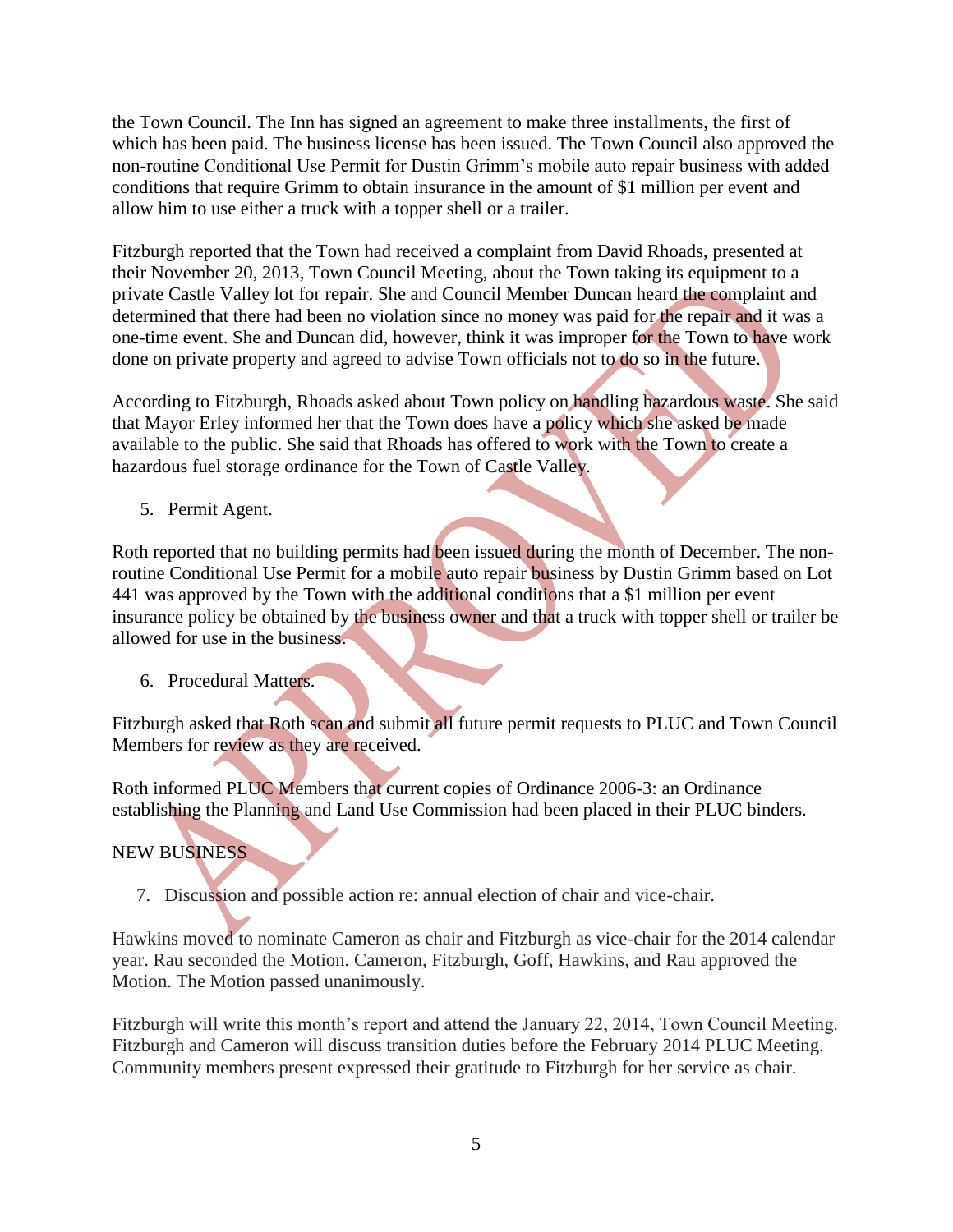8. Discussion and possible action re: endorsing a letter from the Town of Castle Valley to the Grand County Council regarding the Bishop public lands initiative.

PLUC Members agreed that the draft letter should be presented to the Town Council for their approval. Rau noted that individuals can also comment on the Bishop public lands initiative. Fitzburgh reported that the comment period to the Grand County Council had been extended to the end of January.

Rau presented background information which led to drafting of the letter. He relayed that U.S. Congressman Rob Bishop had suggested developing a piece of legislation to solve land disputes in Utah which revolve around conservation versus development. Bishop is currently in the process of collecting comments from parties throughout the State. Rau said that Grand County started its involvement by establishing a three-person subcommittee which is asking for comments from within the County. The Grand County sub-committee plans to hold a public meeting in February or March for additional comment. According to Rau, it will probably be the end of the year before any legislation is developed. He said that legislation must comply with the National Environmental Policy Act. Rau noted that individual comments may also be sent to Congressman Bishop or the County.

Hackley noted that there is also a parallel process in use—called Envision Utah—to look at land development issues. It was initiated and used in Washington County, Utah.

Fitzburgh suggested adding an opening paragraph to the draft letter. She submitted it in writing and suggested including potash extraction along with fossil fuels in the fourth and fifth paragraphs.

Rau proposed another change in the second paragraph. He will make the changes and email a new draft to PLUC Members for their endorsement. Rau will then forward the draft to the Town Council for their approval.

 9. Discussion re: flood damage prevention sample ordinance from John Crofts, Utah FEMA National Flood Insurance Coordinator.

Fitzburgh suggested that after the February Meeting in Castle Valley with John Crofts (Utah's FEMA representative) and the Castle Valley Hazard Mitigation Committee, the PLUC should proceed with research of the pros and cons of adopting a flood insurance ordinance which would include determination of what other Utah communities are doing. Following research, the PLUC would hold a Public Hearing and then make a recommendation to the Town Council. Hackley noted that Moab and Grand County opted not to be involved with the FEMA flood insurance program. She suggested contacting Mary Hofhine to find out more about why they made this decision. Fitzburgh thought it might be possible to write a draft and hold a public hearing in April.

Rau will attend the February Meeting with John Crofts. Questions for Crofts will be submitted to Rau before the Meeting. Concerns that were discussed included criteria for determining flood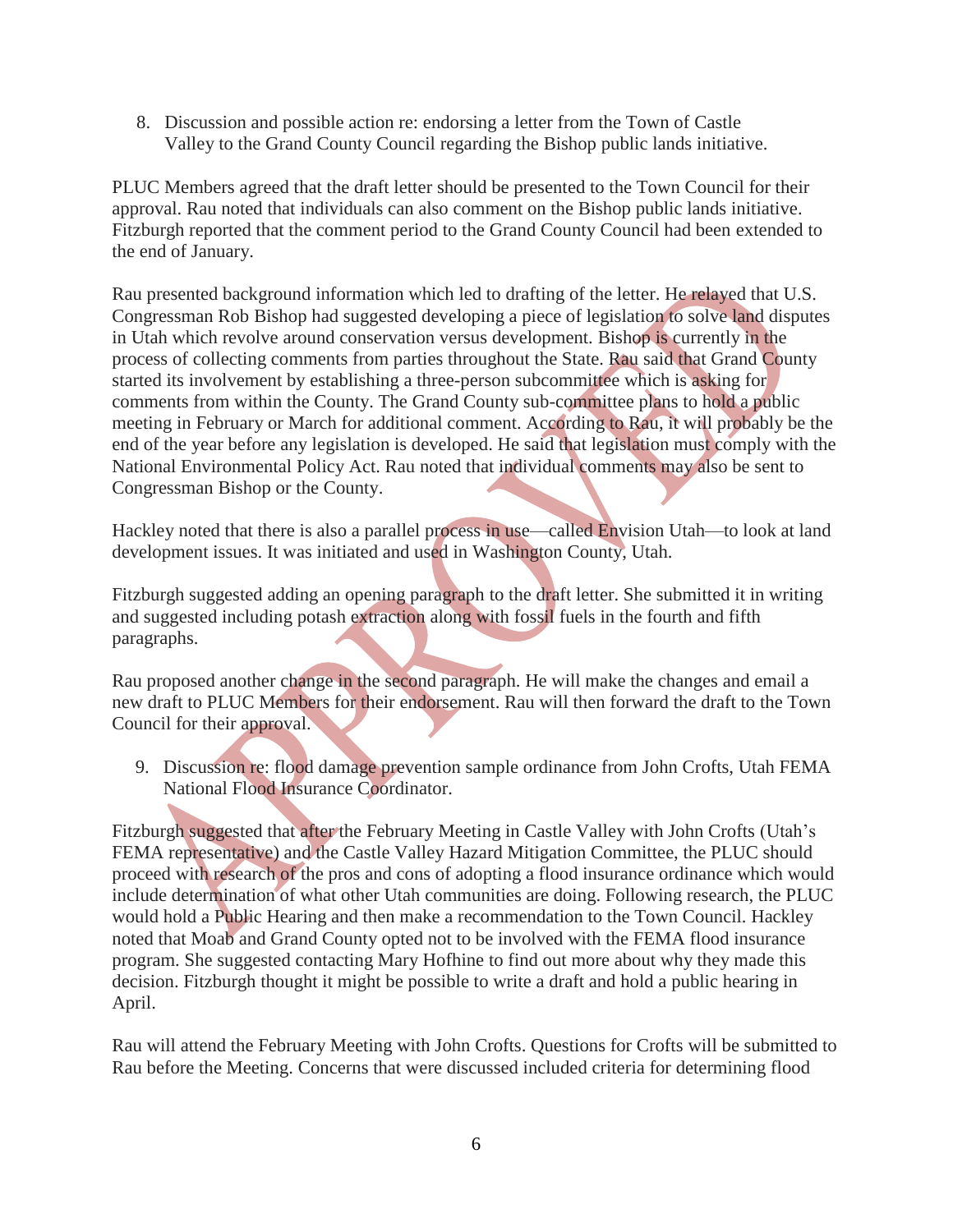hazards, as well as feasibility, applicability, and cost of complying with a national flood insurance ordinance.

Fitzburgh will email PLUC Members and those present with a link to Castle Valley hazard maps. Cameron will contact Hofhine about the County's decision to opt out of FEMA.

Cameron moved to table Item 9. Hawkins seconded the Motion. Cameron, Fitzburgh, Goff, Hawkins, and Rau approved the Motion. The Motion passed unanimously.

# UNFINISHED BUSINESS

10. Discussion and possible action re: General Plan Review (tabled).

Rau moved to untable Item 10. Cameron seconded the Motion. Cameron, Fitzburgh, Goff, Hawkins, and Rau approved the Motion. The Motion passed unanimously.

Members reviewed and discussed comments received from the public during the Public Hearing.

They agreed to add a demographics section using 2010 census date on age, gender, etc. They will also include the number of home/premise occupations in the Town. Fitzburgh will prepare a draft for the next Meeting.

After discussion, Members decided the descriptions already in use in the General Plan regarding residents and property owners were adequate in describing the Castle Valley community. They also agreed that the principle of hierarchy of property rights was covered in the language of the General Plan and required no additions or changes.

Fitzburgh offered to find out the proper title and wording to use in referring to the firehouse and the fire district. Rau will research citations for the septic density study and the sole-source aquifer document.

PLUC Members noted that "best management practices" for livestock management were already used in the Town's ordinance. They did agree that the reference to green belt parcels should be identified as those "owned by the Town." They also agreed to leave the Policies sections as they are without separating specific actions from policies.

Cameron will draft language to use in the paragraph on cell phone service that will suggest investigation of the pros, cons, and possible health hazards of a cell phone tower. They agreed that Hackley's concerns about the poor electrical service within the Town were being covered by the Hazard Mitigation Committee. They also agreed that the original discussion about square footage limitations within Castle Valley had been about viewshed not property values.

In the Housing Section, Cameron proposed deleting a phrase in Policy #11. She suggested that the phrase "due to increasing real estate values" should be deleted since that may no longer be the case.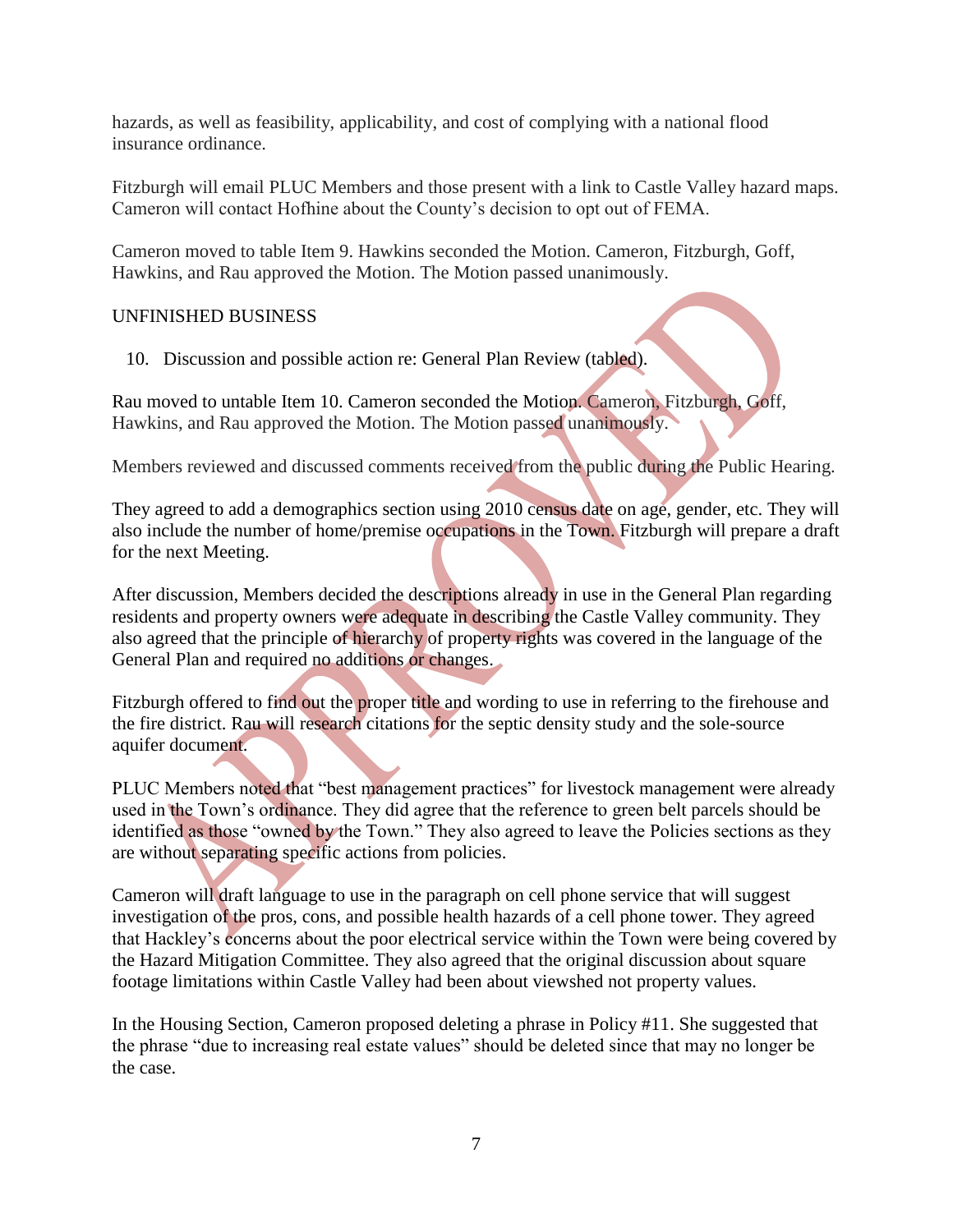Rau reported that he could find no federal law to support the need for the Town to create regulations for group homes for seniors as stated in the Housing Section, Policy #9. He will contact Meg Ryan, Utah League of Cities and Towns, who was the source for this information.

In reference to Hackley's concerns about air quality, PLUC Members confirmed that dust issues were addressed in the Transportation Section, Policy #8, and in the Environmental Section, Policy #12. They decided to add language, as Hackley suggested, to "research current air quality issues to see if more study was warranted."

Fitzburgh will research use of the terms "unconsolidated" and "unconfined" as they apply to the third paragraph in the Water Existing Conditions Section. It was also agreed that the term "water supplier"—as used in Policy #12-- would be explained. Fitzburgh will check with John Groo, Water Agent, and Mayor Erley about Campbell's recommendation for an official designation of the Castle Valley Municipal Watershed from the Forest Service and the BLM. Members agreed to retain Groo's use of the word "availability" in the Water Section.

Goff offered to contact Bob Lippman, Fire Commissioner, to determine the Town's status with the Community Wildfire Protection Plan and as a Firewise Community.

In the Environmental Section, third paragraph, the phrase "owned by Utah Open Lands" will be deleted. Also, Policy #10 will be modified to add the word "additional" before "…energy needs most efficiently." A reference to the underground power ordinance will be added in Policy #11. PLUC Members decided suggested changes to the Town Government Existing Conditions Section regarding a population increase would be editorializing. They did agree to add additional revenue sources in the Town Government section, but decided not to add the Municipal Building Authority and not to include a glossary.

PLUC Members made the following decisions on formatting the General Plan: section headings centered without numbers, footers used to track the sections, inclusion of a table of contents, no border, and headers printed in color.

Fitzburgh will prepare a new draft with most recent changes and Rau will provide a formatted version.

Hawkins moved to retable Item 10. Rau seconded the Motion. Cameron, Fitzburgh, Goff, Hawkins, and Rau approved the Motion. The Motion passed unanimously.

 11. Discussion and possible action re: regulations for solar panels, windmills, and other alternative energy structures (tabled).

Left tabled.

 12. Discussion and possible action re: reviewing and amending Ordinance 96-1: Watershed Protection Ordinance (tabled).

Left tabled.